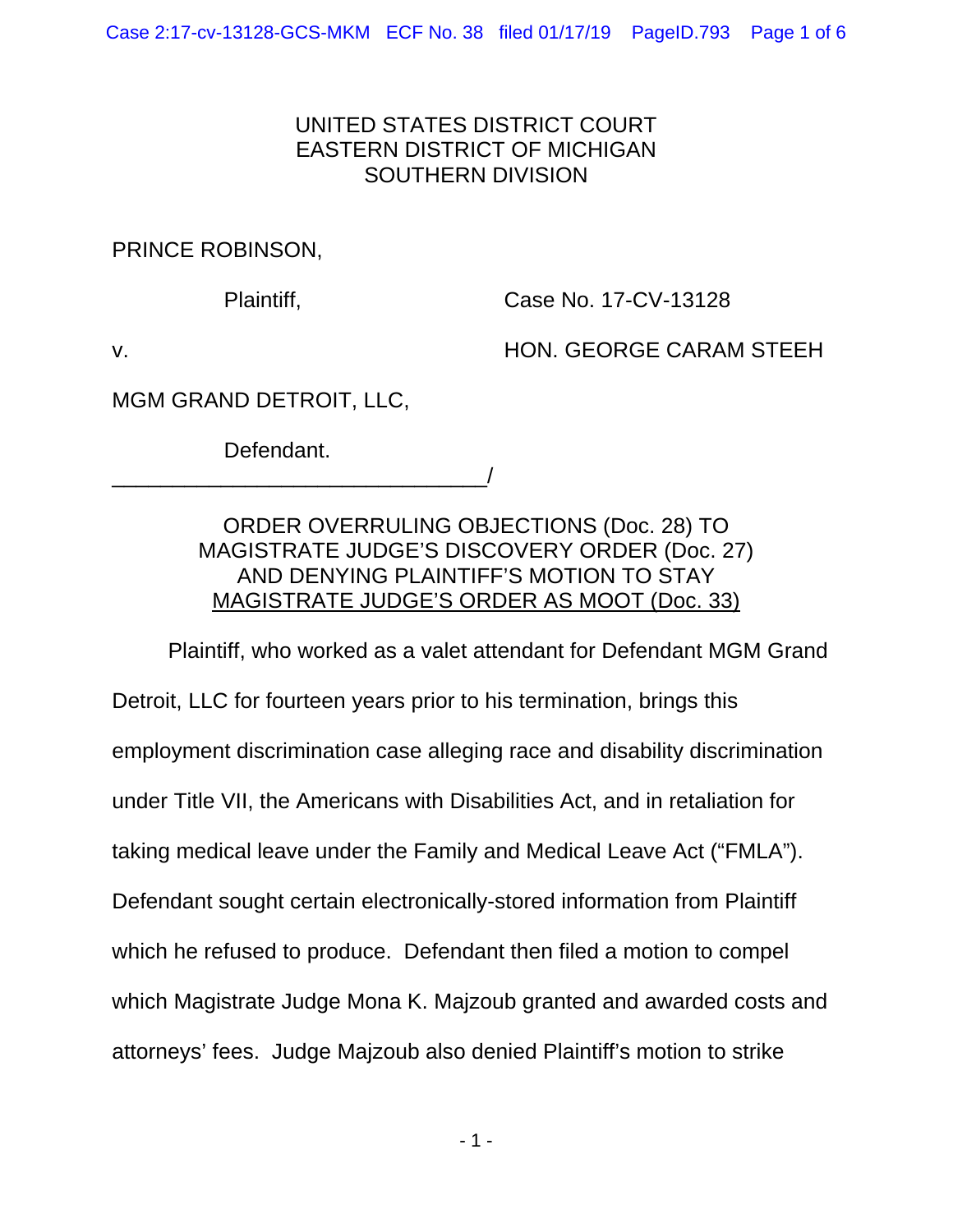Defendant's reply brief, and denied Plaintiff's motion to extend discovery. Plaintiff now appeals that order in total.

Under 28 U.S.C. § 636(b)(1)(A), a magistrate judge has the authority "to hear and determine [most] pretrial matter[s] pending before the court." Parties may object to such orders within fourteen days. *See* Fed. R. Civ. P. 72(a). Upon receiving objections to a non-dispositive order, "[t]he district court in the case must consider timely objections and modify or set aside any part of the order that is clearly erroneous or contrary to law." *Id. See also* 28 U.S.C. § 636(b)(1)(A). A finding is "clearly erroneous" when "'the reviewing court on the entire evidence is left with the definite and firm conviction that a mistake has been committed.'" *Anderson v. City of Bessemer City, N.C.*, 470 U.S. 564, 573 (1985) (quoting *United States v. U.S. Gypsum Co.*, 333 U.S. 364, 395 (1948)).

Magistrate Judge Majzoub ruled that the electronic discovery sought, as limited in Defendant's motion to compel, was relevant to the question of (1) his alleged disability, his FMLA time, and after-acquired evidence of his potential FMLA abuse, (2) his claim for emotional damages, and (3) his efforts to mitigate his wage loss. Plaintiff argues that Magistrate Judge Whalen's decision in *Tompkins v. Detroit Metro. Airport*, 278 F.R.D. 387 (E.D. Mich. 2012) supports the conclusion that the information sought from

- 2 -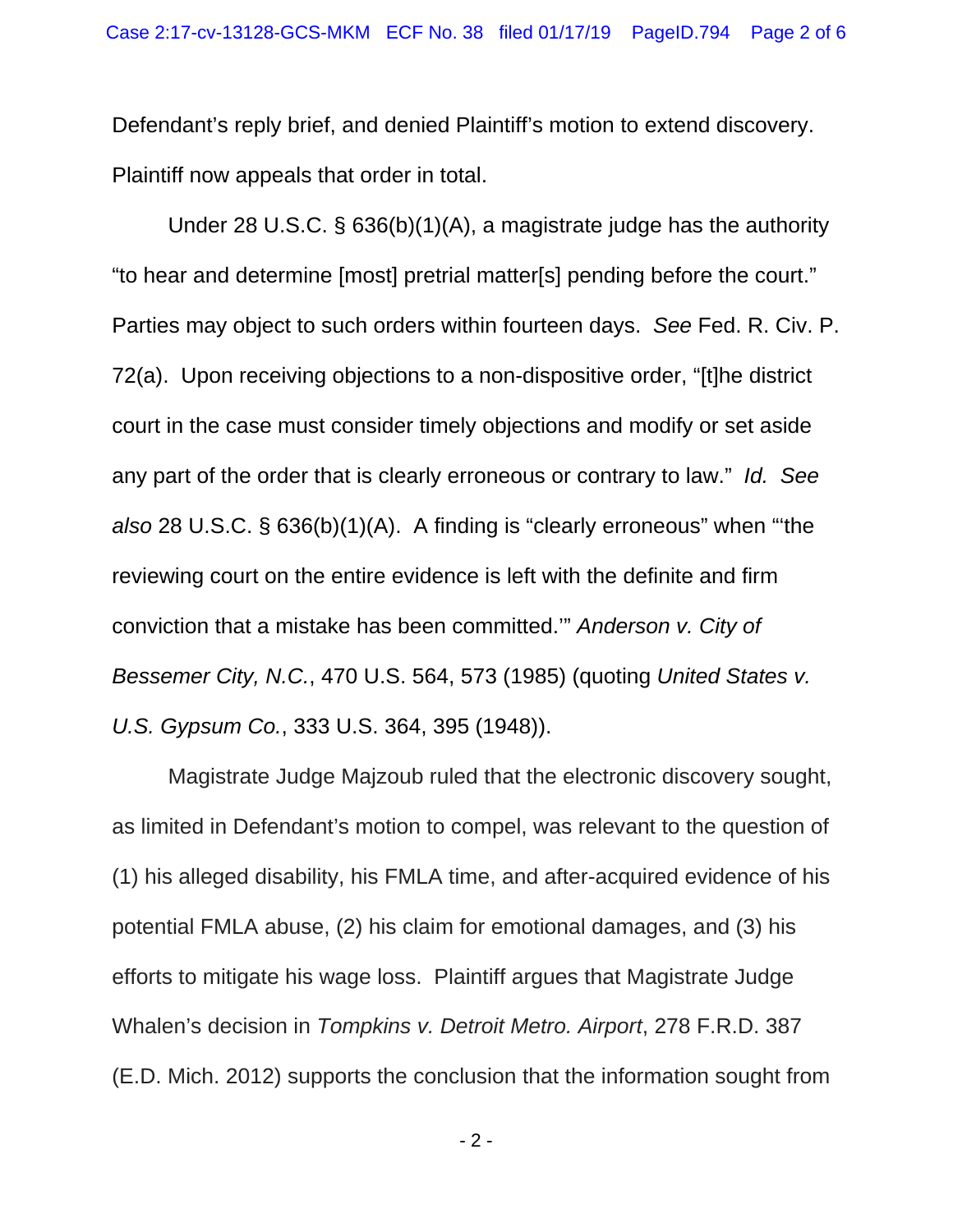his private social media accounts is not discoverable. In *Tompkins*, a slip and fall action, the court held that plaintiff's entire Facebook account was not discoverable where there was no threshold showing that Plaintiff was exaggerating her injuries, and thus, defendant failed to show that the requested information was reasonably calculated to lead to the discovery of admissible evidence. *Id.* at 388-89. By contrast, in this case, Defendant has limited the discovery sought to Plaintiff's Facebook, Google Photo, and Google location date for the limited time period that Plaintiff alleges he needed FMLA leave and was unable to work. Also, in its motion to compel, Defendant relied on gym records which suggested that Plaintiff was working out while on FMLA leave. Under these circumstances, Defendant has demonstrated that the limited social media posts to be produced are relevant and proportional to the needs of the case insofar as they relate to Plaintiff's activities while out of work. Accordingly, the magistrate judge's ruling compelling Plaintiff to produce social media posts during the limited time period he was out of work on medical leave was not clearly erroneous or contrary to law. Moreover, the order provided that any sensitive or personal information could be protected by entry of a joint protective order.

 Plaintiff also relies on recent Supreme Court decisions in the criminal context holding that a warrant is generally required before a cell phone's

- 3 -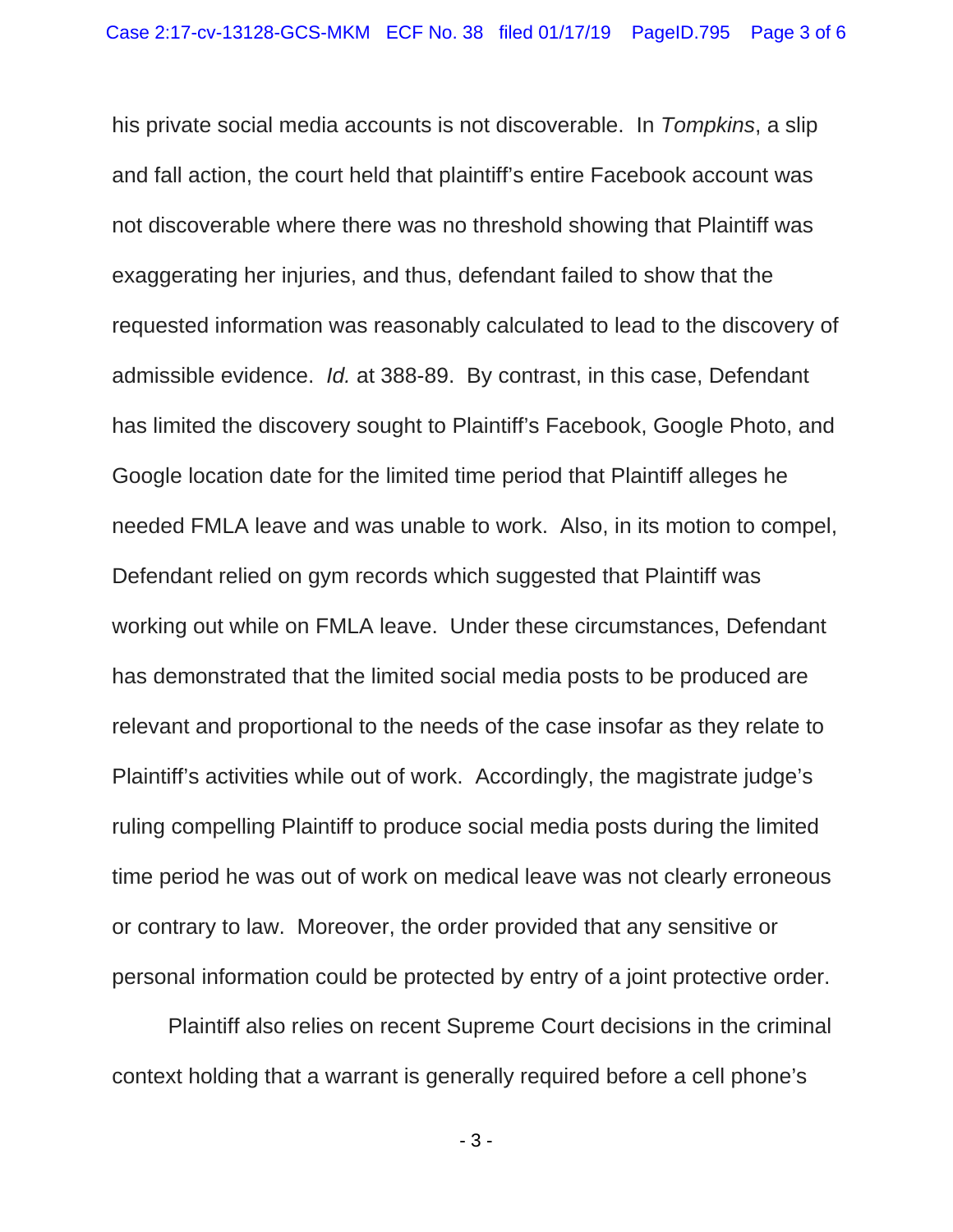digital contents may be searched and seized, *Riley v. California*, 134 S. Ct. 2473, 2485 (2014), or that a warrant is generally required for cell phone location records. *Carpenter v. United States*, 138 S. Ct. 2206, 2221 (2018). These cases are irrelevant to the question of what information is discoverable in civil cases where a plaintiff or defendant often makes his or her social media activity relevant to the case.

Next, the court considers Plaintiff's objection to the order's award of attorney fees and costs pursuant to Federal Rule of Civil Procedure 37(a)(5)(A). Under that Rule, if the court grants a Rule 37 motion to compel, sanctions are mandatory unless the successful party did not confer in good faith before filing the motion, the opposing party's position was substantially justified, or other circumstances would make an award unjust. Here, the magistrate judge found that Plaintiff's position was not substantially justified and that none of the other exceptions applied. In his objections, Plaintiff has failed to show that the magistrate judge's ruling was clearly erroneous or contrary to law. Accordingly, the magistrate judge's order requiring Plaintiff to pay attorneys' fees and costs incurred in the filing of Defendant's motion to compel shall be affirmed.

Next, the court considers Plaintiff's objection to the magistrate judge's denial of his motion to strike Defendant's reply or to allow Plaintiff to file a

- 4 -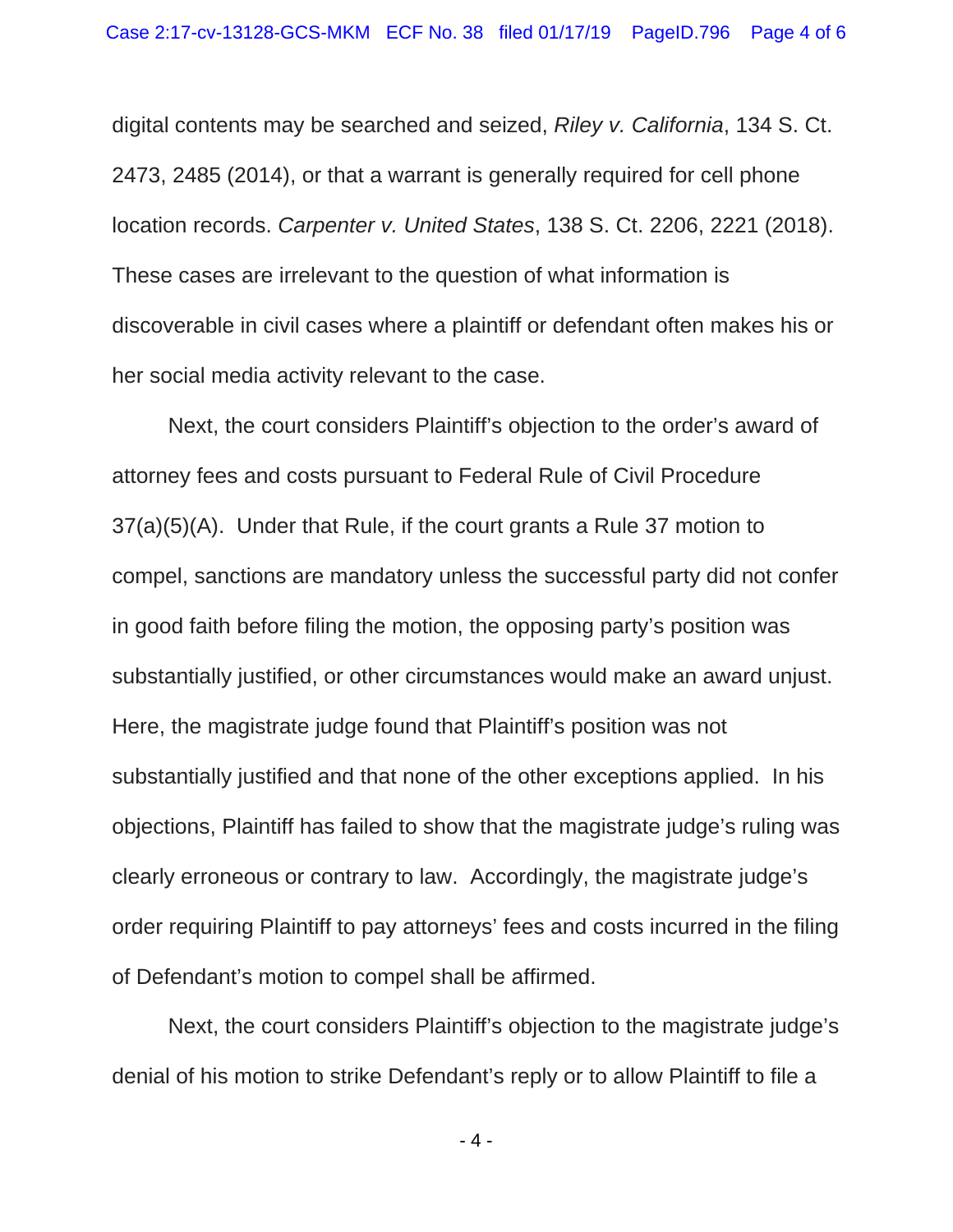sur-reply. The magistrate judge ruled that the evidence and allegations presented by Defendant in its reply brief were not new arguments but were merely responsive to the arguments raised in Plaintiff's response, and in any event, were immaterial to its determination to grant Defendant's motion to compel. Accordingly, the magistrate judge's ruling was not clearly erroneous or contrary to law.

Finally, the court considers Plaintiff's objection to the magistrate judge's denial of his request to extend the discovery deadline. Plaintiff has failed to demonstrate excusable neglect for his failure to timely submit discovery requests to Defendant. Accordingly, the magistrate judge's ruling shall be affirmed.

 Accordingly, IT IS ORDERED that Plaintiff's objections (Doc. 28) to the magistrate judge's opinion and order (Doc. 27) are OVERRULED and the order is AFFIRMED.

 IT IS FURTHER ORDERED that Defendant's request for sanctions for responding to Plaintiff's appeal of the magistrate judge's order (Doc. 31 at PgID 686) is DENIED.

 IT IS FURTHER ORDERED that Plaintiff produce all documents and electronically-stored information within his possession, custody, or control responsive to Defendant's Requests for Production nos. 15, 17, and 20, as

- 5 -